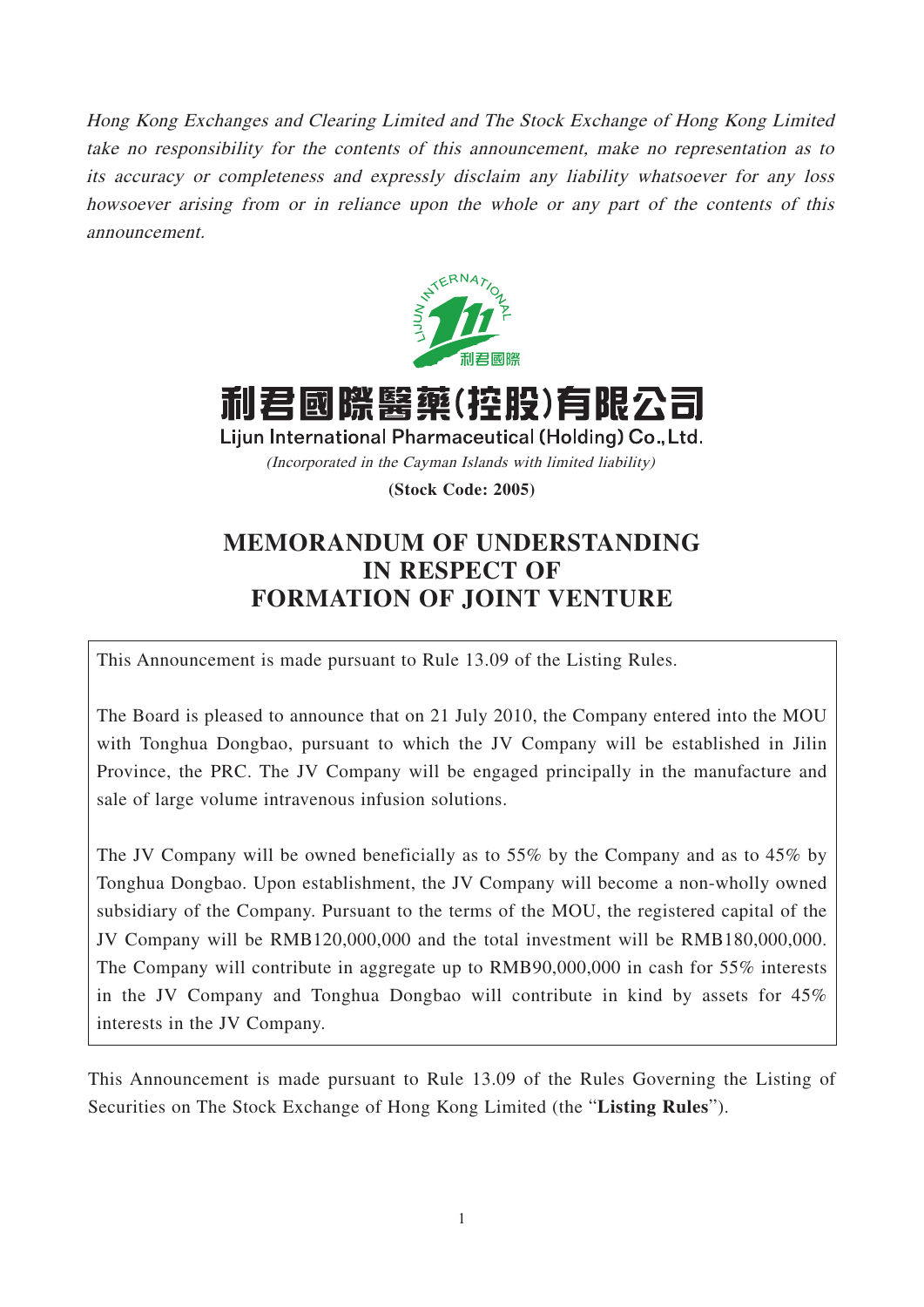The board ("**Board**") of directors of Lijun International Pharmaceutical (Holding) Co., Ltd. (the "**Company**") is pleased to announce that on 21 July 2010, the Company entered into a memorandum of understanding ("**MOU**") with Tonghua Dongbao Pharmaceutical Co., Ltd. (通化東寶藥業股份有限公司)("**Tonghua Dongbao**"), a company listed on the Shanghai Stock Exchange (under stock code: 600867.SH) in the People's Republic of China ("**PRC**"), pursuant to which they will establish a joint venture company ("**JV Company**") in Jilin Province, the PRC. The JV Company will be engaged principally in the manufacture and sale of large volume intravenous infusion solutions.

The JV Company will be owned beneficially as to 55% by the Company and as to 45% by Tonghua Dongbao. Upon establishment, the JV Company will become a non-wholly owned subsidiary of the Company. Pursuant to the terms of the MOU, the registered capital of the JV Company will be RMB120,000,000 and the total investment will be RMB180,000,000. The Company will contribute in aggregate up to RMB90,000,000 in cash for 55% interests in the JV Company and Tonghua Dongbao will contribute in kind by assets for 45% interests in the JV Company. The Company's investment in the JV Company is expected to be financed by internal resources.

To the best of the Board's knowledge, information and belief, having made all reasonable enquiries, Tonghua Dongbao and its substantial shareholders are not connected persons of the Company and are third parties independent of and not connected with the Company or its connected persons.

The Company is one of the leading pharmaceutical manufacturers in the PRC, and is principally engaged in the research, development, manufacture and sale of a wide range of pharmaceutical products, including antibiotics, intravenous infusion solution, non-antibiotics finished medicines, bulk pharmaceuticals and OTC and healthcare products. Tonghua Dongbao, listed on the Shanghai Stock Exchange, is engaged principally in the manufacture and sale of pharmaceutical products and construction materials in the PRC.

The Company is constantly expanding its production capacity and exploring high growth and potential projects in order to broaden its income stream and increase shareholders' value. The establishment of the JV Company represents a further step by the Company to expand its intravenous infusion solution business. The directors of the Company consider that the formation of the JV Company will contribute to the revenue and profit of the Company in the coming years and that the transaction is in the interests of the Company and its shareholders as a whole.